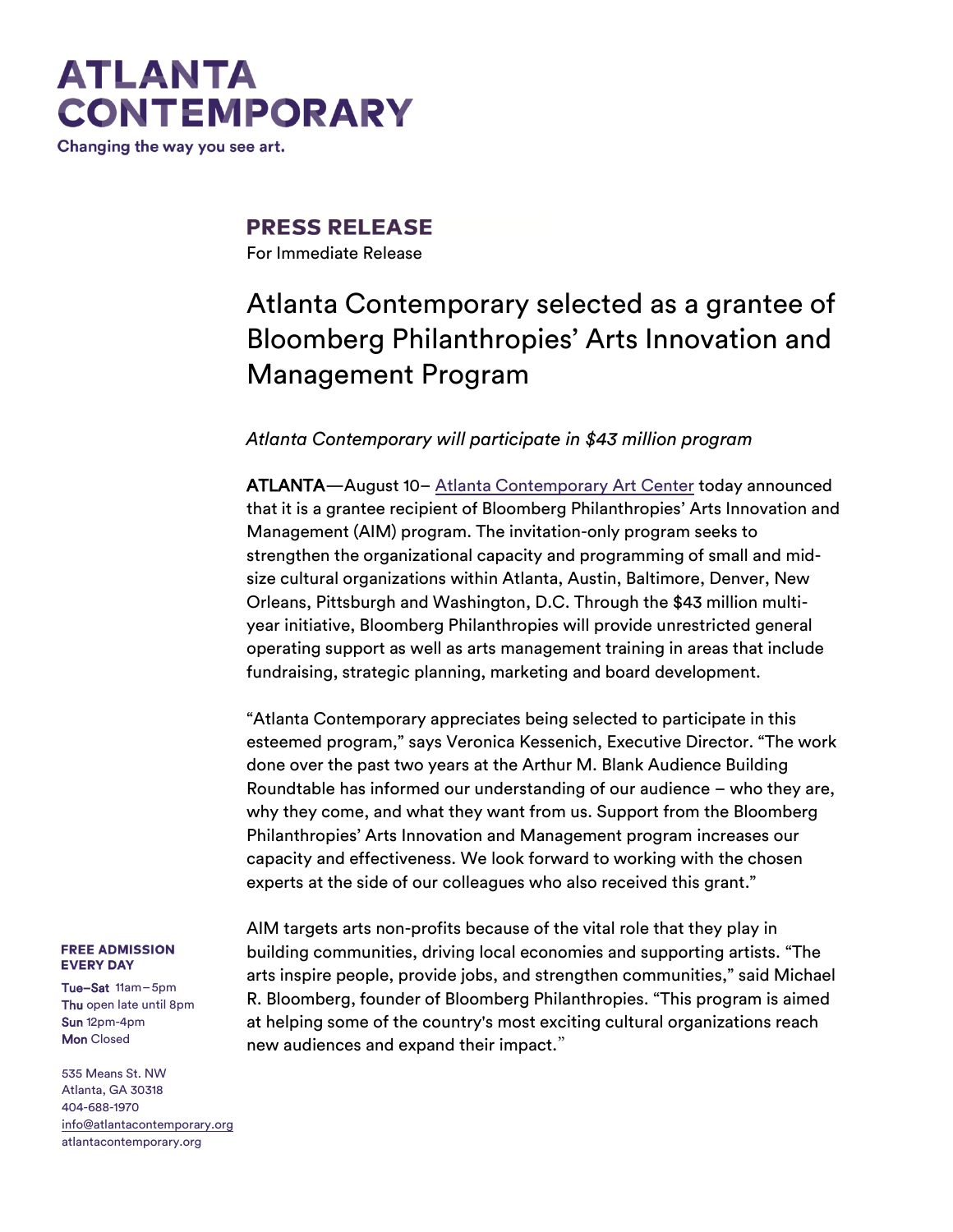# **ATLANTA CONTEMPORARY**

Changing the way you see art.

Bloomberg Philanthropies will develop curricula and conduct seminars for the program in partnership with leading experts, including the DeVos Institute of Arts Management at the University of Maryland, led by Institute Chairman Michael M. Kaiser and President Brett Egan. AIM organizations will engage in activities that strengthen their long-term health and goals, and will receive one-on-one consultations and implementation support for organization leaders and their boards.

"Atlanta has a booming creative sector. The city is home to more than 500 cultural organizations, many with a national or international profile and within that, a very robust small and mid-size cohort. We are excited to see what we can do to enhance that excellence," said Kate D. Levin, Head of Bloomberg Philanthropies Arts Program.

All organizations invited to participate in the 2018 expansion of the AIM program are nonprofits that have been in existence for at least two years. Participating organizations will be required to secure 20% of their AIM grant in matching dollars; reach 100% board participation in fundraising; and maintain up-to-date information in DataArts, an online management tool that assists arts organizations across the country in collecting, learning from, and using data effectively. The grants will be unrestricted to allow recipients to utilize the funds to address their greatest needs.

Since 2011, AIM has helped more than 500 small and mid-sized organizations in all creative disciplines, including theater, visual arts, music, film, literature and dance. Participating organizations reported significant improvements in board development, fundraising and overall income over the two-year program. Watch this video for an overview of the Arts Innovation and Management program:

https://www.youtube.com/watch?v=4KJy8DgjRDg&feature=youtu.be.

## About Atlanta Contemporary

Atlanta Contemporary engages the public through the creation, presentation and advancement of contemporary art. Founded in 1973 as Nexus, a grassroots artists' cooperative, Atlanta Contemporary has since become one of the southeast's leading contemporary art centers. We play a vital role in Atlanta's cultural landscape by presenting over 100 consequential artists from the local, national, and international art scenes through our various

#### **FREE ADMISSION EVERY DAY**

Tue–Sat 11am–5pm Thu open late until 8pm Sun 12pm-4pm **Mon** Closed

535 Means St. NW Atlanta, GA 30318 404-688-1970 [info@atlantacontemporary.org](mailto:info@atlantacontemporary.org) atlantacontemporary.org